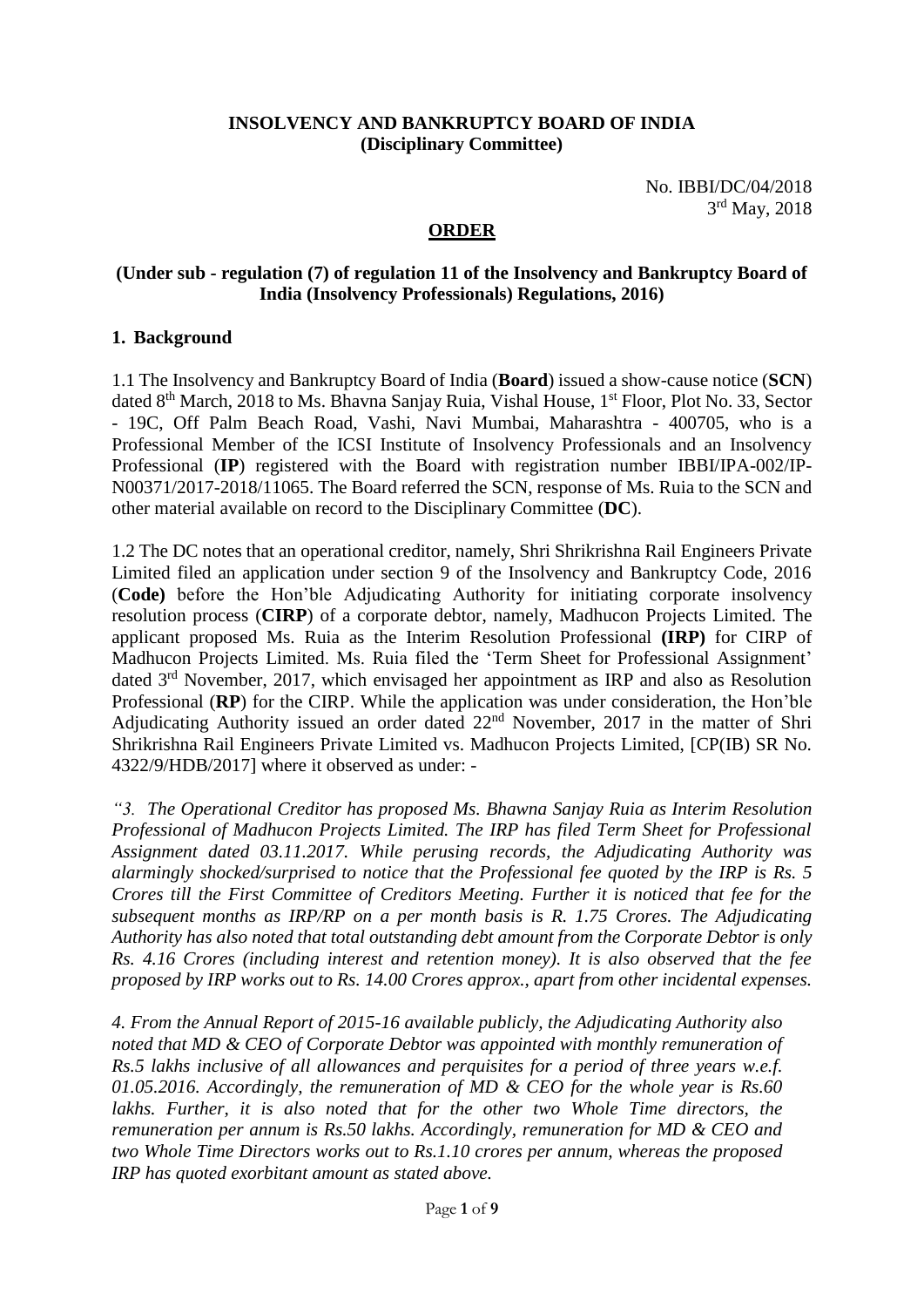*5. In view of the above, the Adjudicating Authority is of the considered view that remuneration quoted by the IRP is quite exorbitant and the same needs to be referred to IBBI. Though there are no prescribed set of Rules and Regulations/Guidelines at present with regard to the fee payable to the IRP/RP, the Adjudicating Authority is of the considered view that the fee quoted by the professionals should be reasonable, commensurate with work to be handled. In view of the above we recommend the matter to IBBI for taking appropriate action/remedial measure against the proposed IRP including disciplinary action if any, as deemed fit.".*

1.3 The DC further notes that the Board took on record the order dated 22nd November, 2017 of the Hon'ble Adjudicating Authority. On consideration of responses dated 28<sup>th</sup> January, 2018 and 14th February, 2018 of Ms. Ruia on the observations of the Hon'ble Adjudicating Authority and other material available on record, the Board formed a prima facie opinion that Ms. Ruia has contravened the provisions of regulation 7(2)(b) of the IBBI (Insolvency Professionals) Regulations, 2016 (**Regulations**) and clauses 2, 5, 10 and 25 of the Code of Conduct specified there under, which make her a person not 'fit and proper' to continue as an IP. Accordingly, it issued the SCN asking her to show cause why suitable actions permissible under section 220(2) of the Code, including cancellation of registration, should not be taken against her.

1.4 Ms. Ruia responded to the SCN vide letter dated 22<sup>nd</sup> March, 2018. Further, she availed of an opportunity of personal hearing on 19<sup>th</sup> April, 2018 along with her learned Counsel, Ms. Prachi Manekar Wazalwar. She has submitted further written submission vide letter dated 21<sup>st</sup> April, 2018.

# **2. Show Cause Notice**

The DC notes from the SCN and the term sheet for professional assignment, as under:

- a) Ms Ruia contracted a professional IRP fee of Rs.5 crore till the first meeting of the Committee of Creditors (**CoC**) and a monthly fee of Rs.1.75 crore for the subsequent months as IRP/RP. This is exclusive of (a) Government taxes, as applicable, (b) professional fee for Valuers, Advocates, Solicitors, Forensic Auditors, Consultants and Advisers, (c) fee for representation before the NCLT, (d) expenses on public announcement and (e) all out of pocket expenses. The Board found professional fee of such magnitude for her services as IRP / RP exorbitant.
- b) Ms. Ruia signed the term sheet for the services as RP with the applicant operational creditor who has no role whatsoever under the law in the appointment of RP or fixing of fees of the RP. Accordingly, Ms. Ruia locked in her appointment as RP even before the commencement of the CIRP. An agreement with an operational creditor, who is not legally competent to appoint Ms. Ruia as RP, is an attempt by Ms. Ruia to pre-empt the CoC of its legitimate rights to appoint an IP of its choice as RP and fix fees of the RP. This attempt indicates the possibility of collusion with operational creditor and compromises independence of Ms. Ruia as an IP.
- c) Thus, Ms. Ruia contracted a fee which is not a reasonable reflection of her work and compromised her independence and thereby contravened provisions of the regulations specified in the SCN.

# **3. Submissions by Ms. Ruia**

- 3.1 As regards the reasonableness of fee, Ms. Ruia has submitted as under:
	- i) Reply dated 28<sup>th</sup> January, 2018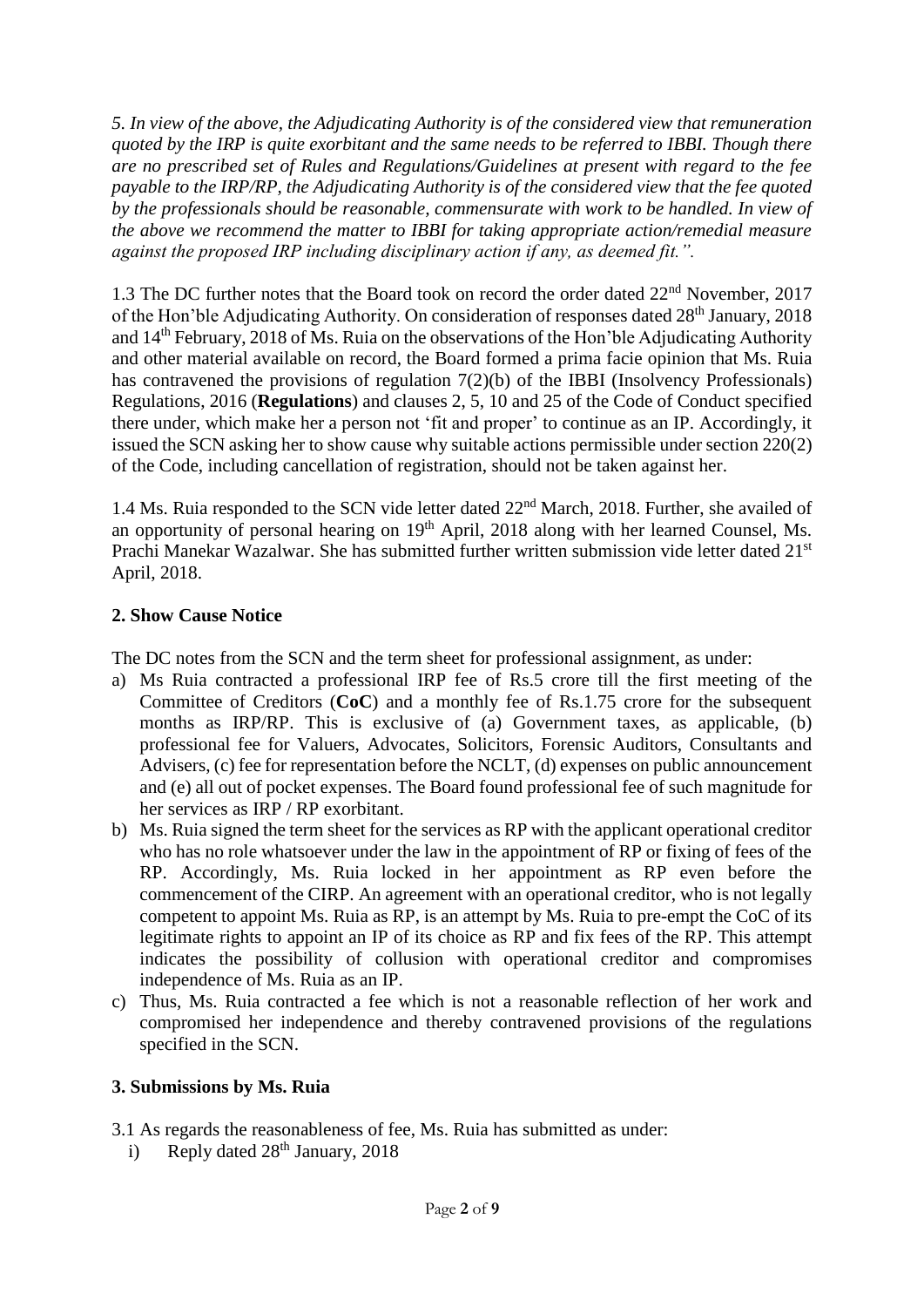- a) The fee of IRP / RP, which is all inclusive, is not comparable with the salary and allowances of executives, who enjoy good amount of allowances and perquisites.
- b) She can not be sure of cooperation of employees who are loyal to existing management and hence she will be required to deploy professionals to act as CEO's and even additional staff. Payments to them are included in her fee.
- c) Her fee is subject to ratification by the CoC. Only the amount of fees ratified by the CoC will be considered as the Insolvency Resolution Process Cost (**IRPC**).
- ii) Submission dated  $22<sup>nd</sup> March, 2018$ :
	- a) The legislature has not limited the fee payable to an IRP / RP.
	- b) Her responsibilities as IRP / RP would require adequate amount of help of professional personnel as part of her team. The fees and remuneration for the services provided by her team shall be borne from her fees.
	- c) If need be, she has to put top notch professionals at several locations and costs on this account is included in her fee.
	- d) Professionals hired for specialised and critical operations shall be paid by the corporate debtor as part of CIRP. Routine staff, assistants and supervisors appointed for the purpose of monitoring within the scope of her duties shall be paid by her from her fees.
	- e) She has quoted a total fee 13.75 crore, which is less than what a liquidator would charge under the Code. If the total assets of the corporate debtor of Rs.6,861 crore were to be handled by a liquidator, the average fee of liquidator for six months comes to Rs.19.89 crore.
	- f) The term sheet clearly mentions that the fee quoted is subject to approval of the incoming CoC and to the extent approved by them.
- iii) Oral submission on  $19<sup>th</sup>$  April, 2018
	- a) The fees for engaging professionals listed in the term sheet such as forensic auditors, consultants, advisors, advocates/solicitors would be charged as per actuals as per the term sheet. However, other professionals engaged by her would be paid from her fee.
	- b) The size of operations of the corporate debtor is huge; it has many subsidiaries and associate companies; and it is also a listed company. Accordingly, the job requires huge effort on the part of IRP / RP justifying the amount of fee.
	- c) The Hon'ble Adjudicating Authority has merely made an observation in its order dated 22nd November, 2017 and the same cannot regarded as a conclusive finding.
- iv) Submission dated 21<sup>st</sup> April, 2018
	- a) The annual turnover of the corporate debtor is Rs.693 crore and it has assets of Rs.2,761 crore. It has several projects and several subsidiaries. She has to run the corporate debtor as a going concern and preserve and enhance its value. Her fee includes the cost to be incurred in running the business of the corporate debtor as a going concern: (a) salary of manpower, including CEO, CFO, 75 supervisors and 15 engineers, to be deployed by her, (b) fee for CA / CS professional firms, (c) fee for services of professional firms, (d) fee for CA / professional representative for representation, (e) fee for lawyers, (f) fee for professionals, (g) fee for project valuers, (h) cost of raising interim finance, (i) cost of public announcement, (j) cost of holding CoC meetings, etc.
	- b) The fee agreed in the term sheet cannot be questioned as unreasonable as the same is not defined under the Code.
	- c) Though section 19 allows the IRP / RP to make an application to the Hon'ble Adjudicating Authority seeking cooperation of personnel of corporate debtor, she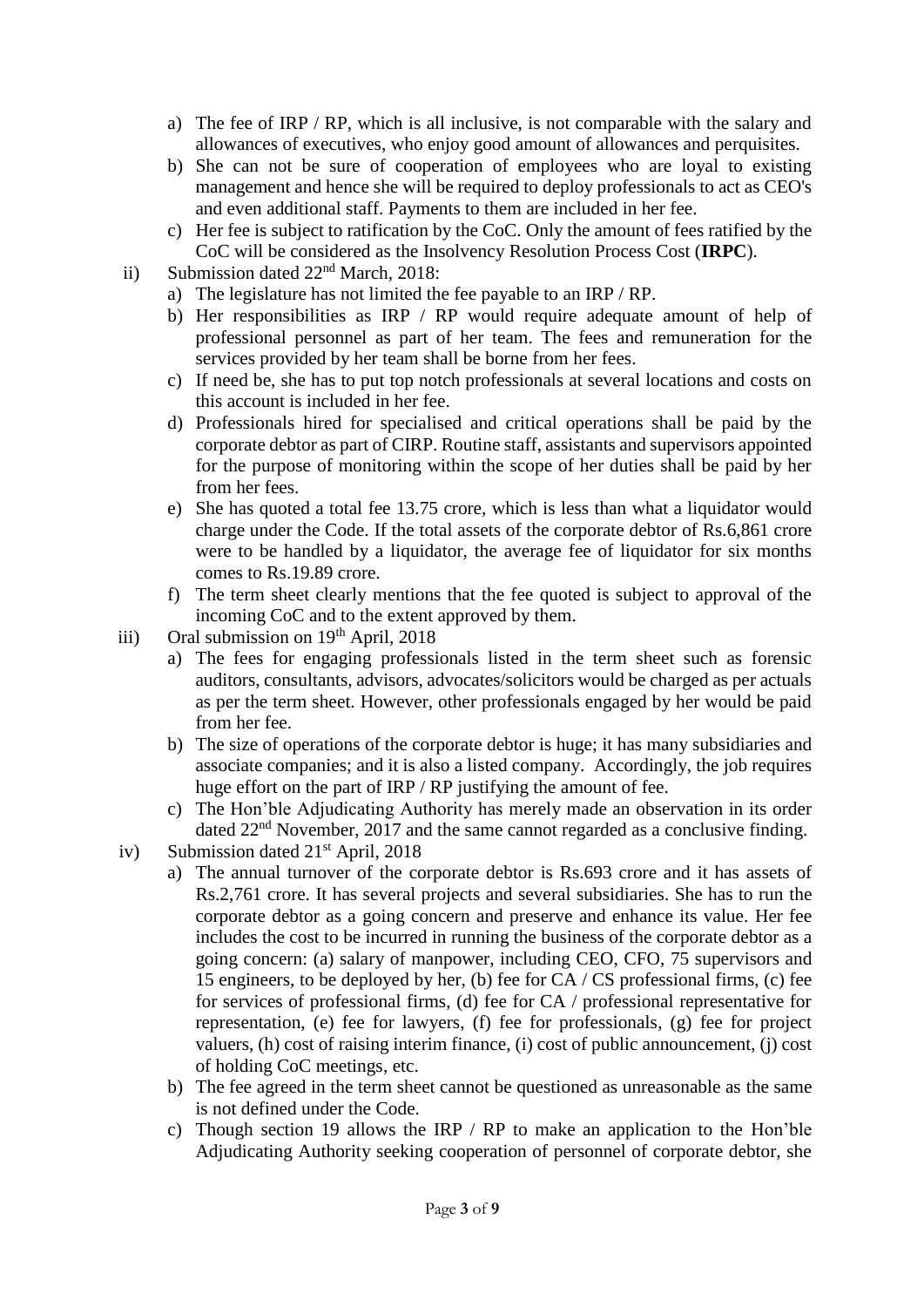has "witnessed the matters not coming up for hearing even after months of filing of the applications".

3.2 As regards the attempt to pre-empt the CoC of its legitimate rights to appoint an IP of its choice as RP and fix his remuneration, Ms. Ruia, in her submissions dated 22nd March, 2018, has submitted that it is difficult to plan the activities for a single month only. She planned for a period of 6 or 9 months of CIRP to proceed with the case. She has further stated that this charge is hypothetical.

3.3 Ms. Ruia has essentially made the following submissions in her defence:

a) The fee contracted is not final. It is subject to the ratification by the CoC and only the amount ratified will form part of the IRPC.

b) Her professional fee is high because it includes the cost of running the corporate debtor as a going concern and running the CIRP. She cannot be sure of cooperation of employees who are loyal to existing management. Further, applications seeking cooperation are not disposed of for months. Hence, she needs to deploy additional staff and professionals.

c) The law does not limit the fee of an IP. Nor does it define what is 'reasonable' fee. She has charged a fee comparable to that of a liquidator.

d) It is not a finding of the Hon'ble Adjudicating Authority that the fee is exorbitant.

e) She planned for a period of 6 or 9 months of CIRP to proceed with the case. The charge that she pre-empted CoC of its legitimate right to appoint a RP is hypothetical.

# **4. Analysis and Findings**

The DC has carefully considered the SCN, written and oral submissions of Ms. Ruia and other material available on record. It examines the submissions seriatim, as summarised in Para 3.3, as under:

- a) It is an undisputed fact that Ms. Ruia contracted a professional fee of Rs.13.75 crore comprising IRP fee of Rs.5 crore for the first one month and RP fee  $\omega$  Rs.1.75 crore for five subsequent months. It is also an undisputed fact, as per the term sheet and also the provisions of regulation 33 of the IBBI (Insolvency Resolution Process for Corporate Persons) Regulations, 2016, that the amount of fee ratified by the CoC shall be considered as the IRPC. It obviously means the amount of fee not ratified by CoC would not form part of IRPC. This does not alter the amount of professional fee payable to Ms. Ruia as IRP / RP.
- b) Ms. Ruia has submitted that the fee includes the cost of running the corporate debtor as a going concern and running the CIRP. This is not tenable in view of the following:
	- i) To justify the amount of fee, Ms. Ruia has provided some details of the size of the corporate debtor. As claimed by her, the corporate debtor has an annual turnover of Rs.694 crore / average monthly turnover of Rs. 58 crore. She claims that her fee includes the cost of running the corporate debtor as a going concern. It is difficult to believe that the total cost of running a corporate debtor having a monthly turnover of about Rs.58 crore, including the cost of the CIRP, is only Rs.5 crore for the first month of the CIRP and only Rs.1.75 crore for subsequent months.
	- ii) The term sheet clearly states what is included in her fee and what is not included. According to the term sheet, her fee as IRP / RP is exclusive of (a) professional fee for Valuers, Advocates, Solicitors, Forensic Auditors, Consultants and Advisers, (b) fee for representation before the NCLT, (c) expenses on public announcement and (d) all out of pocket expenses. However, according to her submission dated 21<sup>st</sup> April, 2018, her fee as IRP / RP includes (a) salary of manpower, including CEO,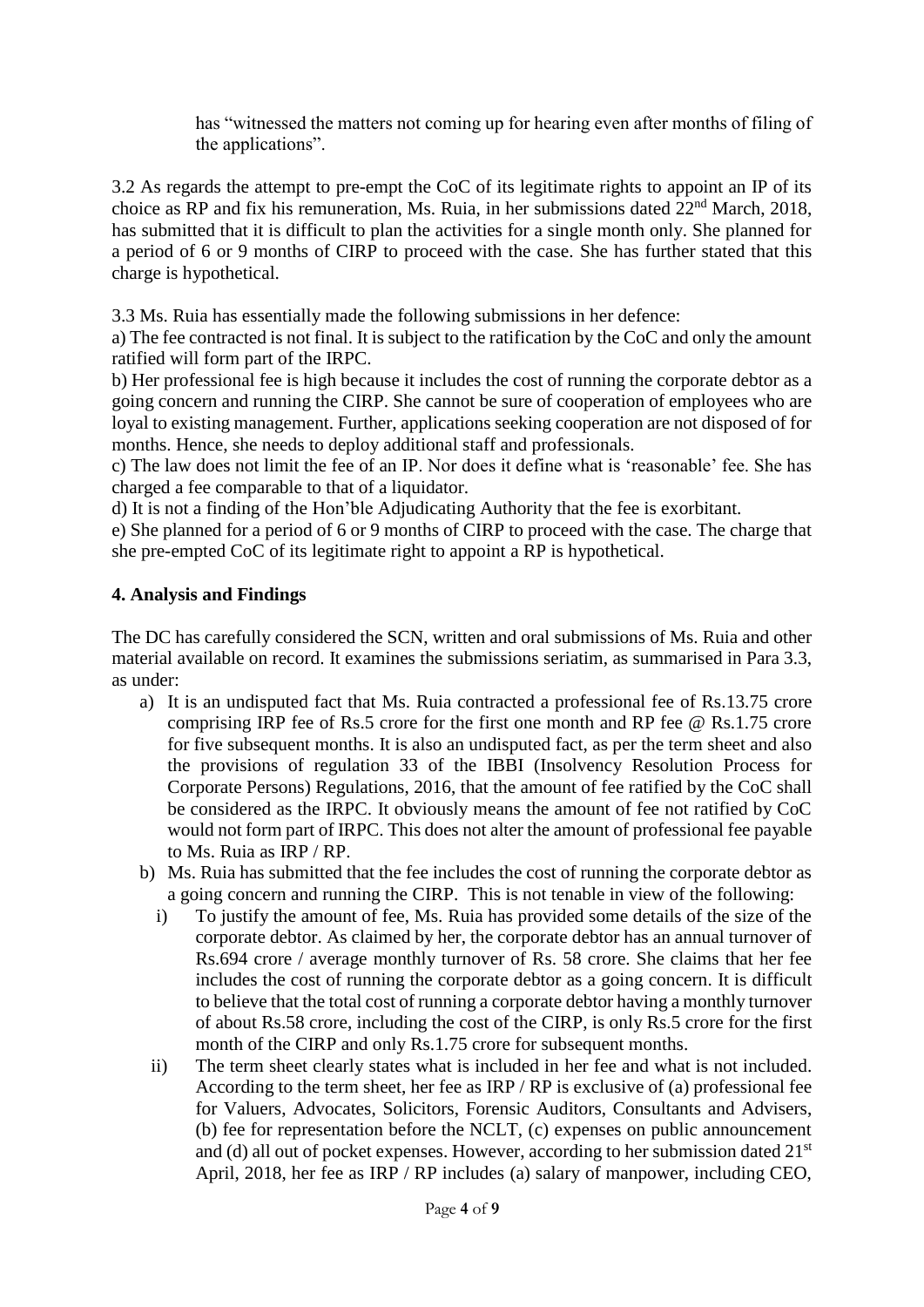CFO, 75 supervisors and 15 engineers, to be deployed by her, (b) fee for CA / CS professional firms, (c) fee for services of professional firms, (d) fee for CA / professional representative for representation, (e) fee for lawyers, (f) fee for professionals, (g) fee for project valuers, (h) cost of raising interim finance, (i) cost of public announcement, (j) cost of holding CoC meetings, etc. How can one believe that both the term sheet and her submission dated  $21<sup>st</sup>$  April, 2018 are simultaneously true? According to the term sheet, her fee does not include the cost of public announcement, while her submission states that her fee includes the cost of public announcement. According to the term sheet, her fee as IRP / RP is exclusive of (a) professional fee for Valuers, Advocates, Solicitors, Forensic Auditors, Consultants and Advisers, and (b) fee for representation before the NCLT. However, according to her submission dated 21<sup>st</sup> April, 2018, her fee as IRP / RP includes (a) fee for CA / CS professional firms, (b) fee for services of professional firms, (c) fee for CA / professional representative for representation before various tax authorities, (d) fee for lawyers, (e) fee for professionals, (f) fee for project valuers, etc.

- iii) Vide her submission dated 22<sup>nd</sup> March, 2018, Ms. Ruia has stated that professionals hired for specialised and critical operations shall be paid by the corporate debtor as part of CIRP. Routine staff, assistants and supervisors appointed for the purpose of monitoring within the scope of her duties shall be paid by her from her fees. This is inconsistent with her submission dated  $21<sup>st</sup>$  April, 2018 where she claims that her fee as IRP / RP includes (a) fee for CA / CS professional firms, (b) fee for services of professional firms, (c) fee for CA / professional representative for representation, (d) fee for lawyers, (e) fee for professionals, (f) fee for project valuers, etc.
- iv) An IRP/RP exercises the powers of the Board of Directors. He is not expected to replace or replicate the entire set of human resources of the corporate debtor. It is difficult to appreciate that she would recruit additional manpower, including CEO, CFO, 75 supervisors and 15 engineers for running the corporate debtor. This would drain the resources of an ailing corporate debtor further and thereby frustrate the CIRP. If a corporate debtor does not have some critical human resources, such resources can be hired for the corporate debtor, not in the team of the IRP / RP. It is further difficult to appreciate that she can recruit hundreds of qualified engineers instantaneously who would join her team only for 30 days of CIRP.
- v) Ms. Ruia has claimed that 'if need be', she shall engage top notch professionals for various locations. As per the term sheet, her fee does not include the payments for such top-notch professionals. Therefore, engagement of top-notch professionals does not inflate her fee in any manner. Further, it is not difficult to believe that she was not sure of the number of top-notch professionals need to be engaged, but she was sure of the amount of payments to be made to them and hence included such payments in her fee.
- *vi)* An IRP / RP is obliged to ensure that IRPC is not unreasonable. Deployment of a CEO, CFO, 75 supervisors and 15 engineers on the pretext that she cannot be sure of cooperation of employees who are loyal to existing management is only an additional financial burden on a sinking corporate debtor. This reflects failure to preserve the value of the property of the corporate debtor under section 20 of the Code and to keep the IRPC reasonable under clause 27 of the Code of Conduct.
- vii) Ms. Ruia has justified additional manpower on the assumption that the employees of the corporate debtor may not cooperate. Though sections  $17(1)(c)$  and  $19(1)$  of the Code mandate all officers, managers and personnel of the corporate debtor to report to the IRP/RP and extend all co-operation, the Code envisages a situation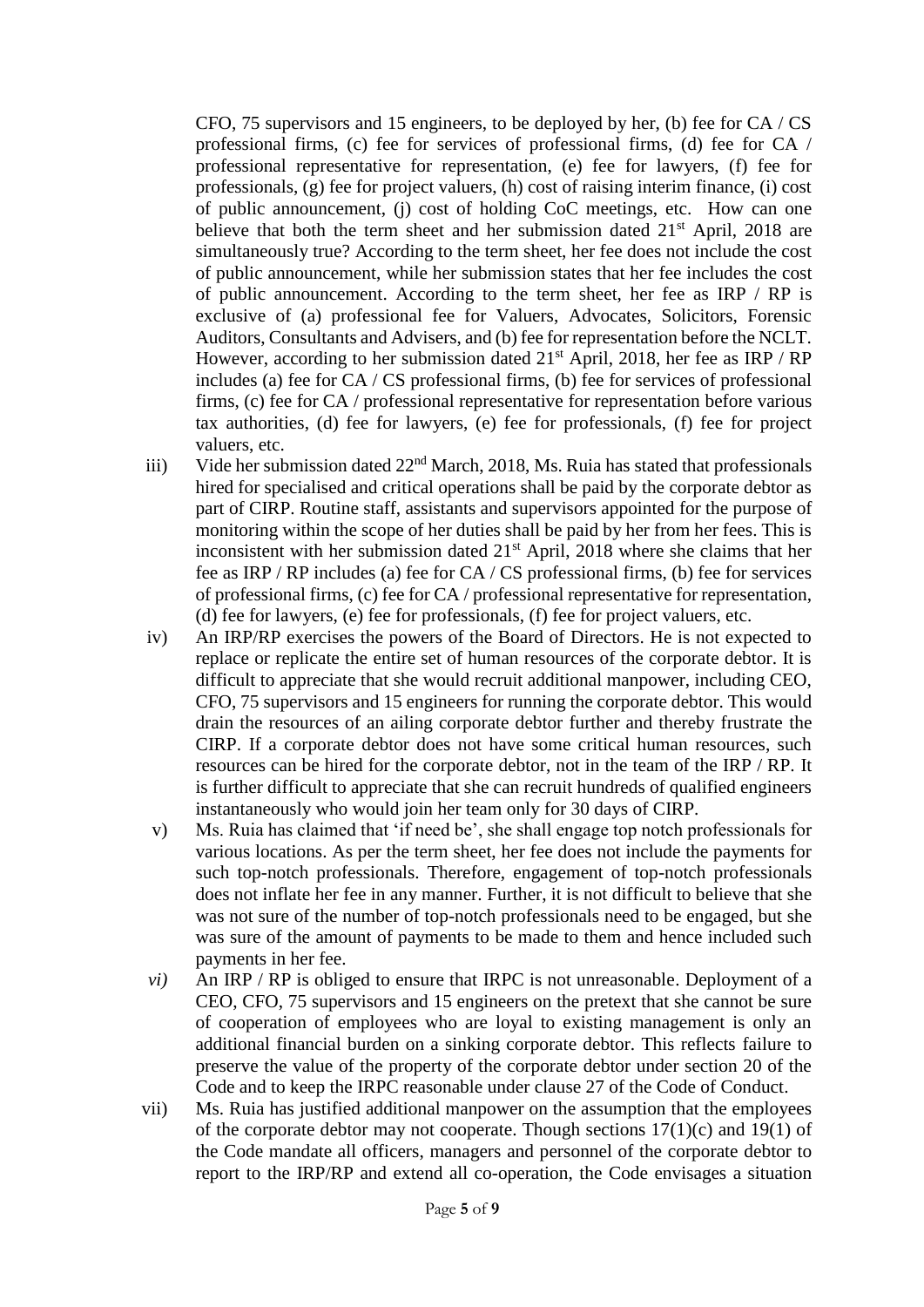where the personnel of the corporate debtor may refuse to cooperate. Section 19(3) of the Code empowers the IRP /RP to make an application to the Hon'ble Adjudicating Authority to ensure cooperation. The Code nowhere expects the IRP / RP to replace the CEO, and CFO and engage hundreds of supervisors/ engineers just because she believes that the employees are loyal to the existing management and that they will not co-operate with her and the Hon'ble Adjudicating Authority does not hear the matter for months. She cannot take law into her own hands.

- c) Ms. Ruia has very emphatically claimed that the legislature has not limited the fee payable to an IRP / RP. It is difficult to appreciate that any amount of fee can be charged by a professional just because the law does not limit it. The law [Clause 25 of the Code of Conduct for Insolvency Professionals under the First Schedule to the IBBI (Insolvency Professionals) Regulations, 2016] clearly specifies 'remuneration to be charged as a reasonable reflection of the work necessarily and properly undertaken' by an IP. It is neither feasible nor desirable to define what is 'reasonable'. At least an IP, who exercises the powers of the Board of Directors, cannot feign inability that she does not understand what is 'reasonable' in the circumstances. There are several ways to look at reasonableness. One way, as rightly observed by the Hon'ble Adjudicating Authority, is comparison with the compensation payable to the MD  $&$  CEO. However, Ms. Ruia does not find that comparison appropriate on grounds that the MD & CEO gets some perquisites and role of IRP is different. The law requires an IRP to run the corporate debtor as a going concern, which is also the responsibility of the MD & CEO. Though the responsibilities of an IRP and those of a MD  $&$  CEO overlap to a large extent, the role of IRP is different from that of the MD & CEO. The question is: Is the difference is so much to justify an IRP fee of Rs.5 crore, which is 100 times of the compensation of the MD & CEO of the same corporate debtor? Another way would be to compare with the fee charged by another IP in case of a similar CIRP. Yet another way would be to look at the fee earned by herself in a similar CIRP. One can even look at the opportunity cost (value from next best alternative) of Ms. Ruia. Unfortunately, she compares with an incomparable, the fee of a liquidator, and she states that the Code prescribes fee for the liquidator. The legal position, however, is that the fee of a liquidator is fixed by the CoC. Only in rare cases, where it has not been done, the regulations have linked it to performance. Further, while computing fee payable to a liquidator, Ms. Ruia uses incorrect figures and assumptions. While she claims that the corporate debtor has total assets of Rs.2,761 crore, she uses an asset base of Rs. 6,861 crore for computation of fee of the liquidator. Further, while the fee of a liquidator is linked to performance, that is, realised value, Ms. Ruia uses book value of assets of the distressed corporate debtor, for computation of fee of a liquidator. If realisable value of the actual assets of the corporate debtor is considered, the fee of a liquidator would be a fraction of what has been claimed by Ms. Ruia. This is beside the fact that the role of a liquidator is quite different from that of an IRP / RP.
- d) Ms. Ruia has submitted that the Hon'ble Adjudicating Authority has merely made an observation in its order and that it is not a conclusive finding. It is felt that irrespective of semantics whether it is an observation or finding, it is important to note what the Hon'ble Adjudicating Authority has stated: ".. *the Adjudicating Authority is of the considered view that remuneration quoted by the IRP is quite exorbitant."* A considered view of the Hon'ble Adjudicating Authority indicates due application of mind and the same cannot be disregarded or brushed aside.
- e) Ms. Ruia, as an IP, knows well that a RP is appointed only by the CoC. Yet she contracted with the operational creditor, who is not legally competent to appoint RP, to the effect that she would work as RP and she would work for a professional fee of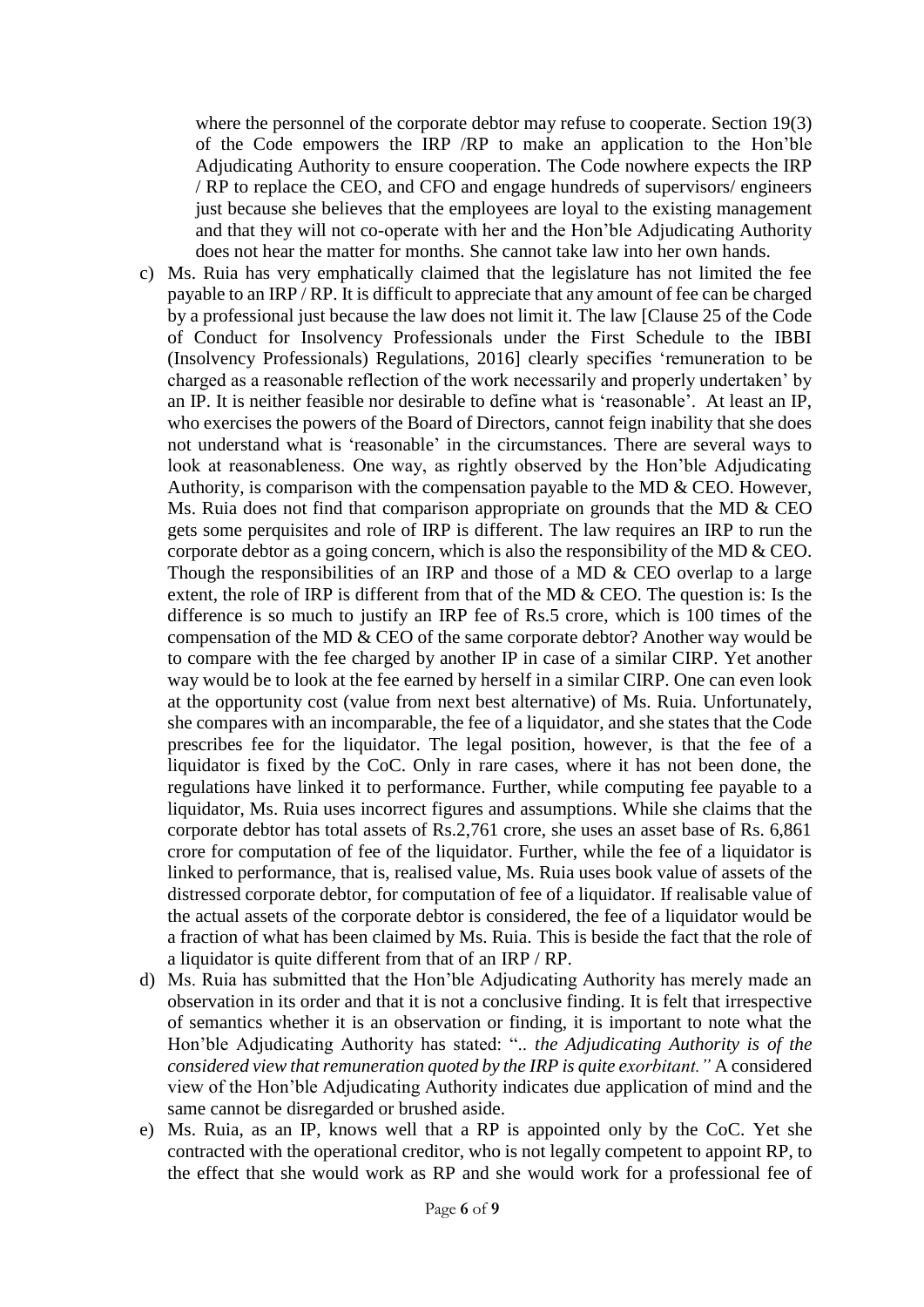Rs.1.75 crore per month. This is an attempt to lock in her appointment as RP before the competent authority, that is, CoC is born and denude the competent authority of its rights to choose an IP as IRP and fix his fees. This is evident from her submission that she planned for a period of 6 or 9 months of CIRP to proceed with the case. Ms. Ruia has further submitted that it is only hypothetical as she has not acted as RP. This submission does not help much. It only says that she was prevented by the Hon'ble Adjudicating Authority from acting as RP.

#### **5. Conclusion**

5.1 An IP, as IRP / RP, exercises the powers of Board of Directors of a corporate debtor undergoing CIRP. He manages the affairs of the corporate debtor as a going concern. He is the custodian of the property of the corporate debtor and protects and preserves the value of such property. He conducts the entire CIRP and manages the operations of the corporate debtor during the CIRP period. His responsibilities during CIRP are detailed in the Code and relevant regulations. He has similar onerous responsibilities in liquidation of corporate debtors, and individual insolvencies and bankruptcies. These responsibilities require highest level of standing, calibre and integrity which inspire confidence and trust of the society and the stakeholders. In sync with the role of IPs under the Code, the regulations provide for their capability and conduct and requires an individual to be a fit and proper person for continuation of his registration as an IP.

5.2 In this background, the DC finds that the conduct of Ms. Ruia is unacceptable as explained hereunder:

- i) The fee (Rs.13.75 crore comprising IRP fee of Rs.5 crore for the first one month and RP fee @ Rs.1.75 crore for five subsequent months) contracted by Ms. Ruia is exorbitant and not reasonable reflection of work to be done by her. It is unreasonable by any standard - in relation to the compensation of the MD  $&$  CEO of the same corporate debtor, fee of an IP for a similar CIRP, fee earned by Ms. Ruia as IRP / RP in a similar CIRP, opportunity cost of time of Ms. Ruia, fee payable to a liquidator of a similar corporate debtor, outstanding debt of Rs.4.16 crore of the corporate debtor, etc. One does not join the profession of IP to mint money from a distressed corporate debtor at any cost. If the market has to bear such inexplicable costs for a CIRP, it may look for other less costly options for resolution, defeating the very purpose of the Code. The DC finds that Ms. Ruia has violated the provisions of clauses 10, 24, 25 and 27 of the Code of Conduct for Insolvency Professionals under the First Schedule of the Regulations and section 20 of the Code.
- ii) Ms. Ruia has demonstrated her inadequate understanding of the law to the effect that (a) the Code prescribes the fee of a liquidator; (b) the fee of a liquidator is linked to book value of assets, (c) the operational creditor appoints RP for CIRP and fixes his fee; (d) an IRP / RP meets the expenses of running the corporate debtor as a going concern from his professional fee; (e) an IRP / RP meets the expenses of CIRP from his professional fee; (f) an IRP / RP needs to deploy additional staff as the existing personnel of the corporate debtor do not cooperate and the Hon'ble Adjudicating Authority does not hear matters for months, (g) an IRP / RP engages hundreds of personnel to run a corporate debtor; etc. This poorly reflects on her competence as IP and lack of understanding of the Code and the Rules and Regulations made thereunder. It is doubtful if she can be entrusted with a CIRP given her level of knowledge and understanding. The DC finds that Ms. Ruia has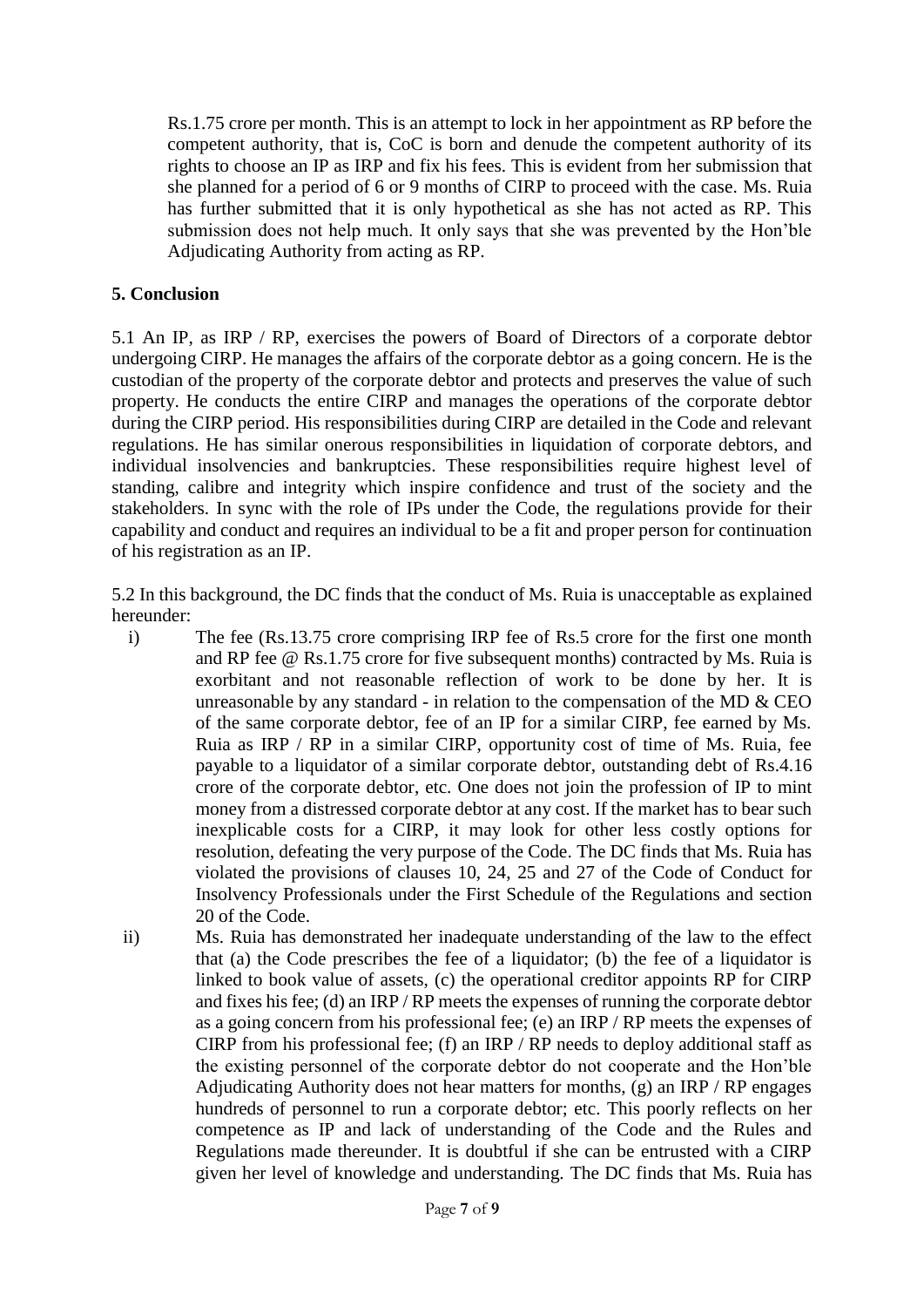violated the provisions of clause 10 of the Code of Conduct for Insolvency Professionals under the First Schedule of the Regulations.

- iii) She has attempted to mislead the stakeholders, the Board and the DC by a series of misrepresentation of facts. A few examples are:
	- a) She misled an operational creditor to sign term sheet engaging her as RP and fixing her fees even before commencement of the CIRP.
	- b) According to the term sheet, her fee does not include the cost of public announcement. She has now misrepresented that her fee includes the cost of public announcement.
	- c) According to the term sheet, her fee as IRP / RP is exclusive of (a) professional fee for Valuers, Advocates, Solicitors, Forensic Auditors, Consultants and Advisers, and (b) fee for representation before the Hon'ble NCLT. She has now misrepresented that her fee as IRP / RP includes (a) fee for CA / CS professional firms, (b) fee for services of professional firms, (c) fee for CA / professional representative for representation before various tax authorities, (d) fee for lawyers, (e) fee for professionals, (f) fee for project valuers, etc.
	- d) She has misrepresented that she would meet all running expenses of the corporate debtor and all cost of running the IRP from her fees.
	- e) Vide her submission dated  $22<sup>nd</sup>$  March, 2018, Ms. Ruia stated that professionals hired for specialised and critical operations shall be paid by the corporate debtor as part of CIRP and routine staff, assistants and supervisors appointed for the purpose of monitoring within the scope of her duties shall be paid by her from her fees. Vide her submission dated 21<sup>st</sup> April, 2018, she has misrepresented that her fee as IRP / RP includes (a) fee for  $CA / CS$  professional firms, (b) fee for services of professional firms, (c) fee for CA / professional representative for representation, (d) fee for lawyers, (e) fee for professionals, (f) fee for project valuers, etc.
	- f) She computed the fee of a liquidator based on total assets of Rs.6,861 crore while total assets of the corporate debtor is only Rs.2,761 crore. She computed fee of a liquidator based on book value while the law required it to be computed on realised value.
	- g) Ms. Ruia misrepresented the facts and situations and has not been honest and straightforward in her professional dealings. She has damaged the reputation of a fledging profession beyond repair. Her conduct does not inspire confidence and trust of the stakeholders. The DC finds that she has violated the provisions of clauses 1, 2, 10, 12 and 24 of the Code of Conduct for Insolvency Professionals under the First Schedule of the Regulations.
- iv) Ms. Ruia has admitted that she planned for 6 or 9 months of CIRP. The term sheet provides for professional fee of Ms. Ruia as RP. She took away the rights of the CoC to appoint an IP of its choice as RP and fix his fees. By misguiding an operational to sign a term sheet, she compromised her independence and attempted to jeopardise the interests of the CoC. The DC finds that Ms. Ruia has violated the provisions of clauses 1, 2, 5, 10, 12, 24 of and 27 the Code of Conduct for Insolvency Professionals under the First Schedule of the Regulations.

5.3 Ms. Ruia has engaged in acts that have brought disrepute to the noble profession of IP and severely compromised her status as a fit and proper person. The overall conduct of Ms. Ruia, as detailed above, is not unbecoming of an IP. The DC concludes that Ms. Ruia has contravened the provisions of clauses 1, 2, 5, 10, 12, 24, 25 and 27 of the Code of Conduct for Insolvency Professionals under the Insolvency and Bankruptcy Board of India (Insolvency